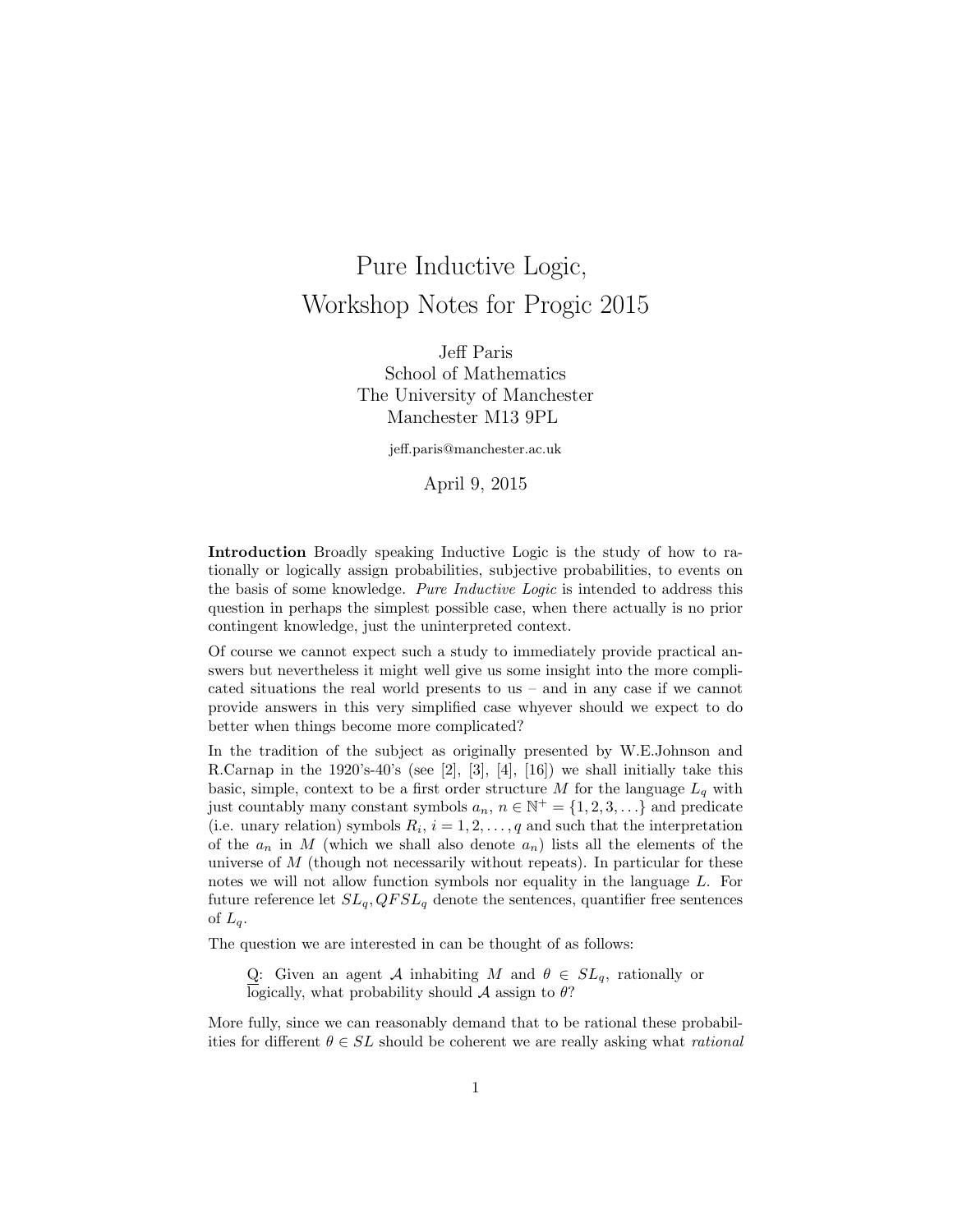probability function w should A adopt? where  $w : SL_q \to [0,1]$  is a probability function on  $L_q$  if it satisfies that for all  $\theta, \phi, \exists x \psi(x) \in SL_q$ 

- $(P1) \models \theta \Rightarrow w(\theta) = 1.$
- (P2)  $\theta \models \neg \phi \Rightarrow w(\theta \lor \phi) = w(\theta) + w(\phi).$
- (P3)  $w(\exists x \psi(x)) = \lim_{n \to \infty} w(\psi(a_1) \vee \psi(a_2) \vee \ldots \vee \psi(a_n)).$

Condition  $(P3)$  is often referred to as *Gaifman's Condition*, see [8], and is a special addition to the conventional conditions (P1), (P2) appropriate to this context. It intends to capture the idea that the  $a_1, a_2, a_3, \ldots$  exhaust the universe.

All the standard, simple, properties you'd expect of a probability function follow from these (P1-3):

**Proposition 1.** Let w be a probability function on SL. Then for  $\theta, \phi \in SL$ ,

- (a)  $w(\neg \theta) = 1 w(\theta)$ .
- (b)  $\models \neg \theta \Rightarrow w(\theta) = 0.$
- (c)  $\theta \models \phi \Rightarrow w(\theta) \leq w(\phi)$ .
- (d)  $\theta \equiv \phi \Rightarrow w(\theta) = w(\phi)$ .
- (e)  $w(\theta \vee \phi) = w(\theta) + w(\phi) w(\theta \wedge \phi).$

Proofs may be found in [24] or [26]. As usual for w a probability function on  $L_q$ we take the corresponding conditional probability  $w(\theta | \phi)$  to be a probability function such that

$$
w(\theta | \phi) \cdot w(\phi) = w(\theta \wedge \phi)
$$
, i.e.  $w(\theta | \phi) = \frac{w(\theta \wedge \phi)}{w(\phi)}$  if  $w(\phi) > 0$ .

With this in mind the question becomes:

Q: Given an agent  $A$  inhabiting  $M$ , rationally or logically, what probability function  $w$  should  $A$  adopt?

It should be emphasized here that otherwise  $A$  knows nothing about  $M$ , s/he has no particular interpretation in mind for the constants and predicates.

On the face of it it might appear that because of the great diversity of sentences in  $SL_q$  probability functions would be very complicated objects and not easily described. In fact this is not the case as we shall now explain. The first step in this direction is the following theorem of Gaifman,  $[8]$ :<sup>1</sup>

<sup>&</sup>lt;sup>1</sup>For a proof in the notation of these tutorials see Theorem 7 of [24].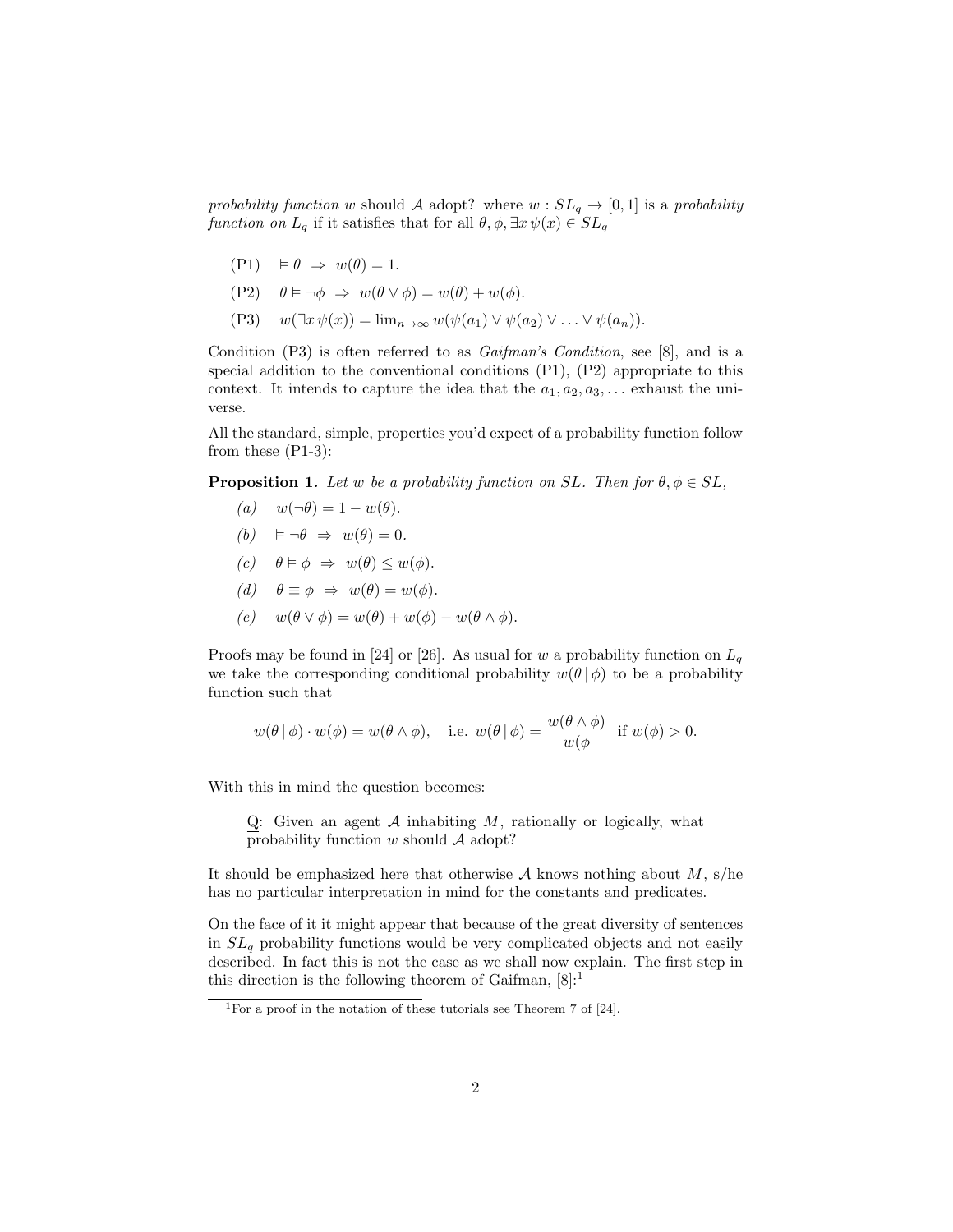**Theorem 2.** Suppose that  $w$  :  $QFSL_q \rightarrow [0,1]$  satisfies (P1) and (P2) for  $\theta, \phi \in QFSL_q$ . Then w has a unique extension to a probability function on  $SL_q$ satisfying  $(P1),(P2),(P3)$  for any  $\theta$ ,  $\phi$ ,  $\exists x \psi(x) \in SL_q$ .

To give an example of a very simple probability function let

$$
\vec{c} \in \mathbb{D}_{2^q} = \{ \langle x_1, x_2, \dots, x_{2^q} \rangle \, | \, x_i \ge 0, \, \sum_{i=1}^{2^q} x_i = 1 \}
$$

and define  $w_{\vec{c}}$  for the *atoms*  $\alpha_1, \ldots, \alpha_{2^q}$ , that is for the  $2^q$  formulae of the form

$$
\pm R_1(x) \wedge \pm R_2(x) \wedge \ldots \wedge \pm R_q(x),
$$

by

$$
w_{\vec{c}}(\alpha_j(a_i))=c_j, \ \ j=1,2,\ldots,2^q.
$$

Notice that knowing which atom  $a_i$  satisfies already tells us everything there is to know about  $a_i$  per se.

Extend  $w_{\vec{c}}$  to *state descriptions*, that is conjunctions of atoms, by setting, e.g.,

$$
w_{\vec{c}}(\alpha_{h_1}(a_1) \wedge \alpha_{h_2}(a_2) \wedge \ldots \wedge \alpha_{h_n}(a_n)) = w_{\vec{c}}(\alpha_{h_1}(a_1)) \times w_{\vec{c}}(\alpha_{h_2}(a_2)) \times \ldots \times w_{\vec{c}}(\alpha_{h_n}(a_n)))
$$
  
=  $c_{h_1} \times c_{h_2} \times \ldots \times c_{h_n}$   
=  $\prod_{j=1}^n c_{h_j} = \prod_{k=1}^{2^q} c_k^{m_k}$  where  $m_k = |\{j \mid h_j = k\}|$ .

By the Disjunctive Normal Form Theorem any  $\theta \in QFSL_q$  is logically equivalent to a disjunction of state descriptions, say,

$$
\theta(a_1, a_2, \dots, a_n) \equiv \bigvee_{k=1}^s \bigwedge_{i=1}^n \alpha_{h_{ik}}(a_i)
$$

and we can extend  $w_{\vec{c}}$  to  $QFSL_q$  by setting

$$
w_{\vec{c}}(\theta) = w_{\vec{c}} \left( \bigvee_{k=1}^{s} \bigwedge_{i=1}^{n} \alpha_{h_{ik}}(a_i) \right)
$$
  

$$
= \sum_{k=1}^{s} w_{\vec{c}} \left( \bigwedge_{i=1}^{n} \alpha_{h_{ik}}(a_i) \right)
$$
  

$$
= \sum_{k=1}^{s} \prod_{i=1}^{n} w_{\vec{c}}(\alpha_{h_{ik}}(a_i))
$$
  

$$
= \sum_{k=1}^{s} \prod_{i=1}^{n} c_{h_{ik}}.
$$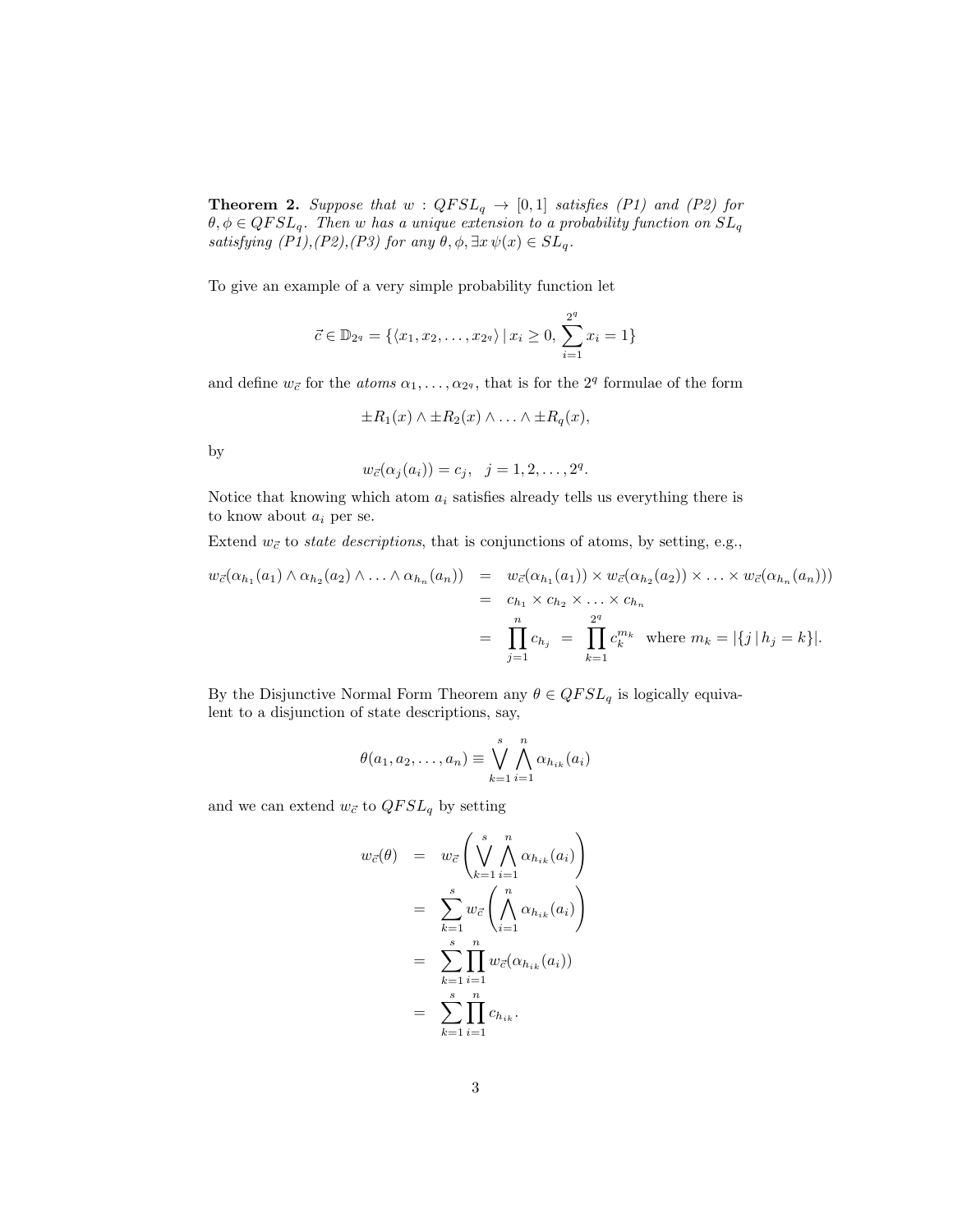From this example it should be clear that to specify a probability function it is enough to specify its values simply on state descriptions.

The key word here in  $Q$  is 'rational', but what does that mean? Well, at the present time we shall leave that to the reader's intuition, we all seem to have an appreciation of what we mean by rational, at least we certainly seem to recognize irrational behavior when we see it! One useful way to make this notion more concrete is to imagine that next door is another agent in the same situation as A. These agents know nothing more of each other, nor can they communicate but nevertheless they are endeavoring to assign the same probabilities. In this case we might equate 'rationally assign' with this goal of conformity.

The method of answering this question  $\mathcal{Q}$  within Pure Inductive Logic has been (up to now) to propose principle of probability assignment which it would arguably be irrational to flout and consider the restrictions they impose on the agent  $A$ 's choice, and how these principles relate to each other. Ideally one might hope there are such principles which are both widely accepted and whose net effect is to determine  $\mathcal{A}$ 's possible choices uniquely. In that case we might feel justified in asserting that these principles define what we mean by 'rational' in this context.<sup>2</sup> Unfortunately no such consensus seems to be currently within sight, we have a number of principles which are ostensibly 'rational' to some extent and rather than reinforcing each other they are sometimes even disjoint.

To date there have been three main sources of such principles:

- Symmetry: The idea that  $A$ 's choice should not break existing symmetries. For example in the absence of any additional information it would be irrational to give the probability of a coin toss coming down heads anything but one half since to do so would introduce an asymmetry between heads and tails which was not there initially.
- Irrelevance: The idea that irrelevant information should have no effect. For example the probability I would give to England winning the next cricket series against India should not be influence by learning that it rained today in Rome.
- Relevance: The idea that acquiring supporting evidence for a proposition should cause one to increase one's appraisal of its probability. For example hearing that India are 2 for 4 in the first innings against England should cause me to shorten the odds I'd give for an England victory.

Recently however we (Alex Hill, Liz Howarth, Alena Vencovská and myself) have been looking at another source of such principles, Analogy, and this what I'd like to say something about in these lectures. Before doing so however we need to consider some symmetry principles which are so well accepted as to be simply implicit basic assumptions in this subject.

 $2$ As we would argue happens in the propositional case, see [25].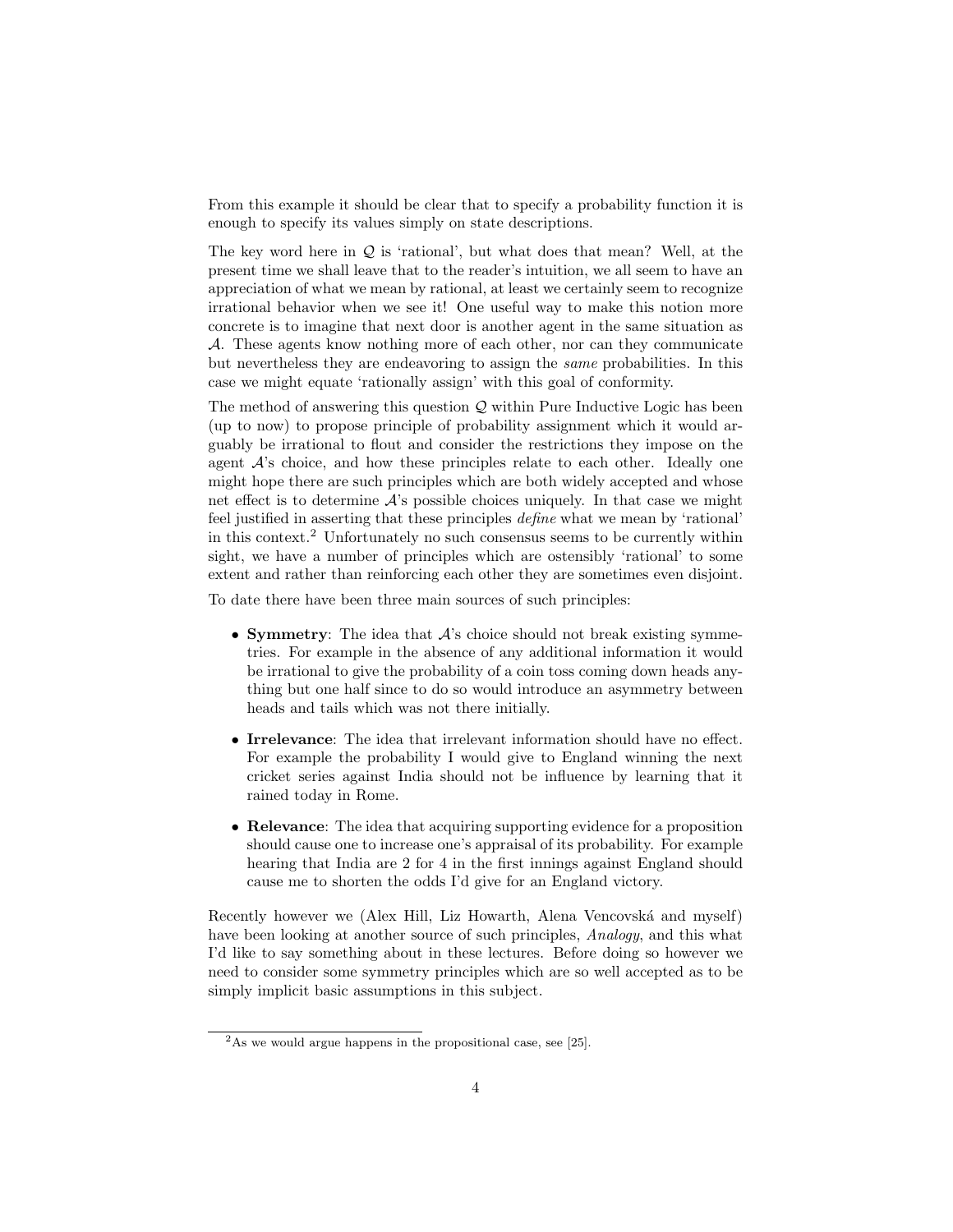# The Constant Exchangeability Principle,  $Ex^3$

For  $\phi(a_1, a_2, \ldots, a_m) \in SL_q^4$  and (distinct)  $i_1, i_2, \ldots, i_m \in \mathbb{N}^+,$ 

$$
w(\phi(a_1, a_2, \ldots, a_m)) = w(\phi(a_{i_1}, a_{i_2}, \ldots, a_{i_m})).
$$

The rational justification here is that the agent has no knowledge about any of the  $a_i$  so it would be irrational to treat them differently when assigning probabilities.<sup>5</sup>,

Constant Exchangeability is so widely accepted in this area that we will henceforth assume it throughout without further explicit mention.

The probability functions  $w_{\vec{c}}$  satisfy Ex. Indeed they are *exactly* the probability functions satisfying Ex and the

## The Constant Irrelevance Principle

If  $\theta, \phi \in SL$  have no constant symbols in common then

$$
w(\theta \wedge \phi) = w(\theta) \cdot w(\phi),
$$

equivalently

$$
w(\theta | \phi) = w(\theta).
$$

For a proof of this see [26, Chapter 8]. The appellation 'Irrelevance' here obvious, the fact that  $\theta$  and  $\phi$  only give information about completely disjoint sets of constants is taken to mean that the probability of  $\theta$  should not change if one was to learn  $\phi$ . [The fact that this requirement restricts w to such a small, and, with the possible exclusion of  $w_{(2^{-q},2^{-q},...,2^{-q})}$ , hardly rational set of probability functions suggests that this principle possibly takes the idea of irrelevance too far.]

Now that we have introduced this Constant Exchangeability Principle, Ex, we would like to investigate what it entails, what follows from the assumption that w satisfies Ex. Often a major step in PIL after one has formulated a principle is to prove a representation theorem for the probability functions satisfying that principle by showing that they must look like a combination of certain 'simple building block functions'. There are such results for probability functions satisfying Ex, the first of these, and historically the most important, being the so call de Finetti's Representation Theorem for the case of the unary language  $L_q$ .

<sup>3</sup>Johnson's Permutation Postulate and Carnap's Axiom of Symmetry.

<sup>&</sup>lt;sup>4</sup>The convention is that when a sentence  $\phi$  is written in this form it is assumed (unless otherwise stated) that the displayed constants are distinct and include all the constants actually occurring in  $\phi$ .

 ${}^{5}$ The agent is not supposed to 'know' that  $a_1$  comes before  $a_2$  which comes before . . . . . in our list.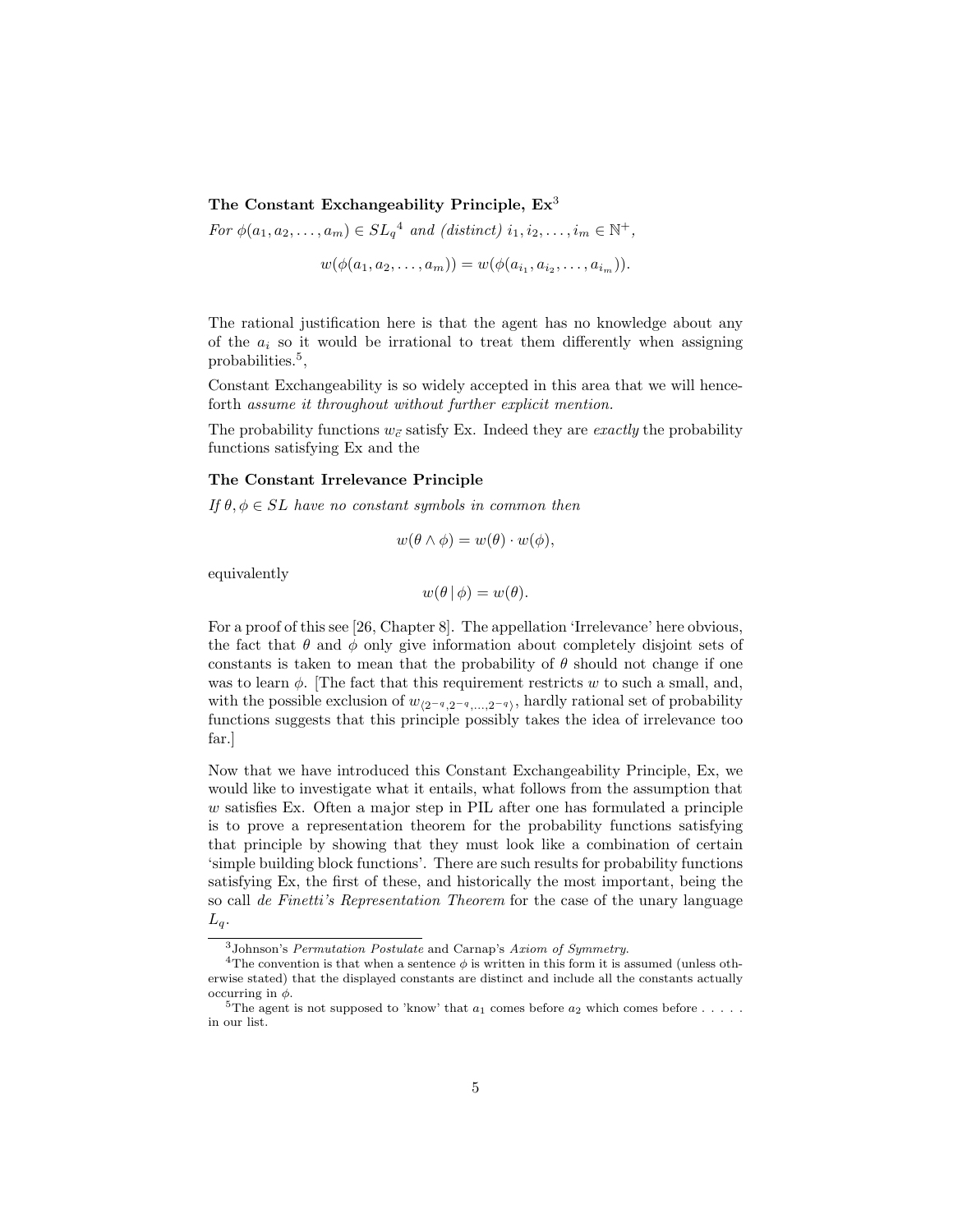The following theorem due to Bruno de Finetti may be found in [7] (for a proof of this result in the notation being used here see [24, Theorem 10] or [26, Chapter 9]).

De Finetti's Representation Theorem 3. A probability function w on a unary language  $L_q$  satisfies Ex just if it is a mixture of the  $w_{\vec{x}}$ .

More precisely, just if

$$
w = \int w_{\vec{x}} \, d\mu(\vec{x})
$$

for some countably additive measure  $\mu$  on the Borel subsets of

$$
\{\langle x_1, x_2, \ldots, x_{2^q} \rangle \, | \, 0 \le x_1, x_2, \ldots, x_{2^q}, \, \sum_i x_i = 1 \}. \tag{1}
$$

On the face of it this theorem may seem to only be of interest to mathematicians, it doesn't seem to be saying much about induction or rationality which would be of interest to a philosopher. However it yields consequences and observations which surely are of interest in this regard. The mathematical power of this theorem lies in the fact that it often enables us to translate questions about the general probability function  $w$  on the left hand side of  $(1)$  into questions about the very simple probability functions  $w_{\vec{x}}$  on the right hand side. For example by this simple device Humburg [14] showed the following result, originally due to Gaifman [9]:

#### Theorem 4. Ex implies the:

## (Extended) Principle of Instantial Relevance, PIR

For  $\theta(a_1, a_2, \ldots, a_n), \phi(a_{n+1}) \in SL_q$ ,  $w(\phi(a_{n+2})|\phi(a_{n+1})\wedge\theta(a_1,a_2,\ldots,a_n))\geq w(\phi(a_{n+1})|\theta(a_1,a_2,\ldots,a_n)).$  (2)

*Proof.* Let the probability function w on L satisfy Ex. Write just  $\theta$  for  $\theta(a_1, a_2, \ldots, a_n).$ 

Then for  $\mu$  the de Finetti prior for  $w$ ,

$$
w(\theta) = \int_{\mathbb{D}_{2^q}} w_{\vec{x}}(\theta) d\mu(\vec{x}) = A \text{ say},
$$

$$
w(\phi(a_{n+1}) \wedge \theta) = \int_{\mathbb{D}_{2^q}} w_{\vec{x}}(\phi(a_{n+1}) \wedge \theta) d\mu(\vec{x}) = \int_{\mathbb{D}_{2^q}} w_{\vec{x}}(\phi(a_{n+1})) \cdot w_{\vec{x}}(\theta) d\mu(\vec{x}) = B \text{ say},
$$

$$
w(\phi(a_{n+2}) \wedge \phi(a_{n+1}) \wedge \theta) = \int_{\mathbb{D}_{2^q}} w_{\vec{x}}(\phi(a_{n+1}))^2 \cdot w_{\vec{x}}(\theta) d\mu(\vec{x}),
$$

and (2) amounts to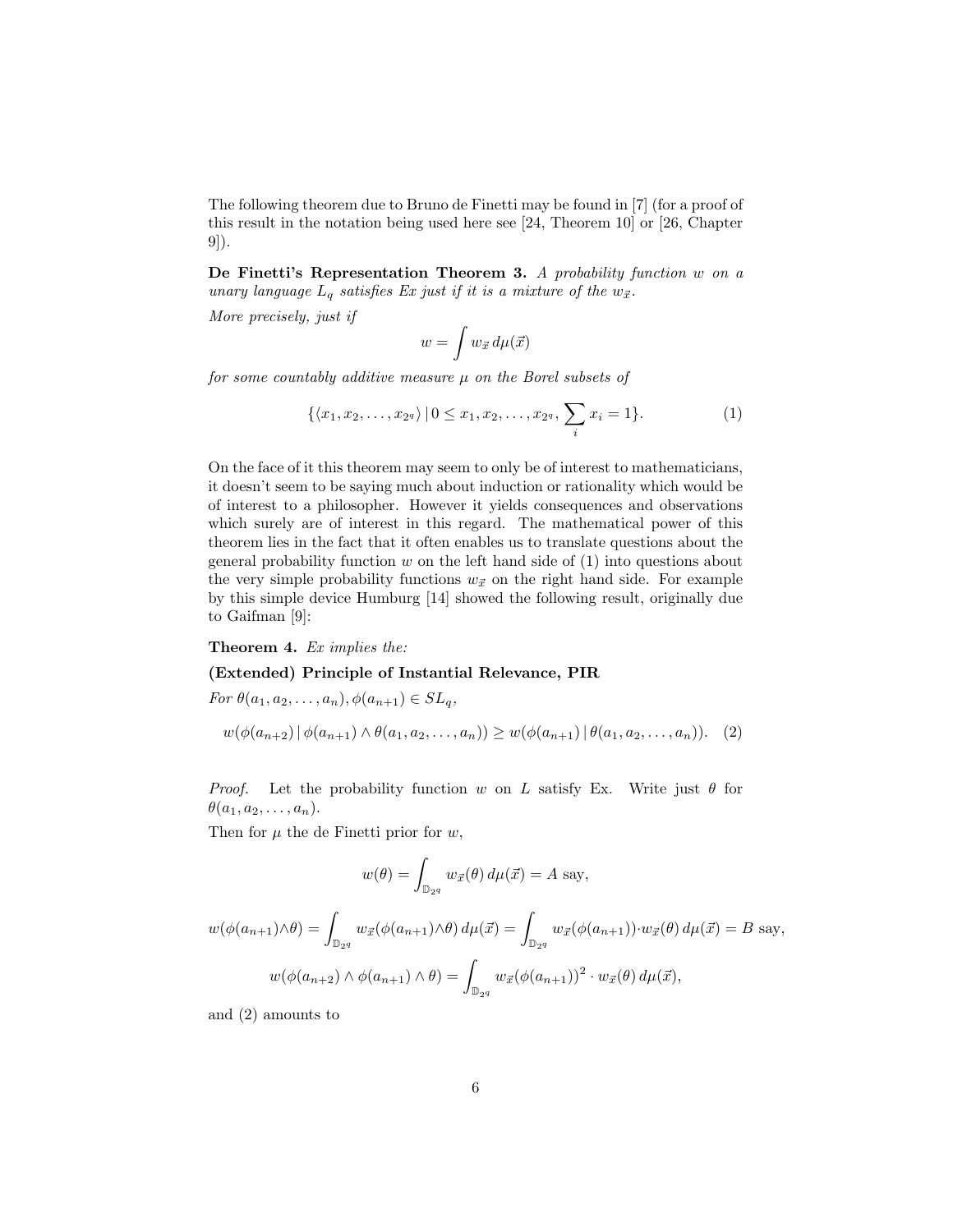$$
\left(\int_{\mathbb{D}_{2^q}} w_{\vec{x}}(\phi(a_{n+1})) \cdot w_{\vec{x}}(\theta) d\mu(\vec{x})\right)^2 \leq \left(\int_{\mathbb{D}_{2^q}} w_{\vec{x}}(\theta) d\mu(\vec{x})\right) \cdot \left(\int_{\mathbb{D}_{2^q}} w_{\vec{x}}(\phi(a_{n+1}))^2 \cdot w_{\vec{x}}(\theta) d\mu(\vec{x})\right)
$$
(3)

If  $A = 0$  then this clearly holds, so assume that  $A \neq 0$ .

Then multiplying out

$$
0 \leq \int_{\mathbb{D}_{2q}} \left( w_{\vec{x}}(\phi(a_{n+1})) A - \int_{\mathbb{D}_{2q}} w_{\vec{x}}(\phi(a_{n+1}) \cdot w_{\vec{x}}(\theta) d\mu(\vec{x}) \right)^2 w_{\vec{x}}(\theta) d\mu(\vec{x})
$$
  
\n
$$
= \int_{\mathbb{D}_{2q}} (Aw_{\vec{x}}(\phi(a_{n+1})) - B)^2 w_{\vec{x}}(\theta) d\mu(\vec{x})
$$
  
\n
$$
= \int_{\mathbb{D}_{2q}} (A^2 w_{\vec{x}}(\phi(a_{n+1}))^2 - 2ABw_{\vec{x}}(\phi(a_{n+1})) + B^2) w_{\vec{x}}(\theta) d\mu(\vec{x})
$$
  
\n
$$
= \int_{\mathbb{D}_{2q}} A^2 w_{\vec{x}}(\phi(a_{n+1}))^2 w_{\vec{x}}(\theta) d\mu(\vec{x}) - 2AB^2 + AB^2
$$

and dividing by A gives (3), and the result follows.

From a philosopher's point of view this is an interesting result (or at least it should be!) because it confirms one's intuition re induction that the more often you've seen something in the past the more probable you should expect it to be in the future. So this turns out to be simply a consequence of Ex. Whilst one might claim, in accord with Hume [15], that Ex is really the assumption of the uniformity of nature and in that sense can be equated with induction<sup>6</sup> what this argument does show is that if you think  $Ex$  rational then you should think PIR rational.

It is also worth emphasizing here that we have this relevance principle is actually a consequence of the symmetry principle Ex. This appears to be a common feature of PIL, that recognizably rational manifestations of relevance come simply as derivatives of symmetry rather than fundamental notions in their own right.

In an exactly similar way to the Constant Exchangeability Principle Ex we can justify another symmetry principle, the

## Principle of Predicate Exchangeability, Px

For  $\phi(P_1, P_2, \ldots, P_m) \in SL_q$ , where we explicitly display the predicate symbols occurring in  $\phi$ , and (distinct)  $1 \leq i_1, i_2, \ldots, i_m \leq q$ ,

$$
w(\phi(P_1, P_2, \dots, P_m)) = w(\phi(P_{i_1}, P_{i_2}, \dots, P_{i_m})).
$$

 $\Box$ 

<sup>&</sup>lt;sup>6</sup>The result does not go the other way however, see [29, footnote 6] for an example of a probability function satisfying PIR but not Ex.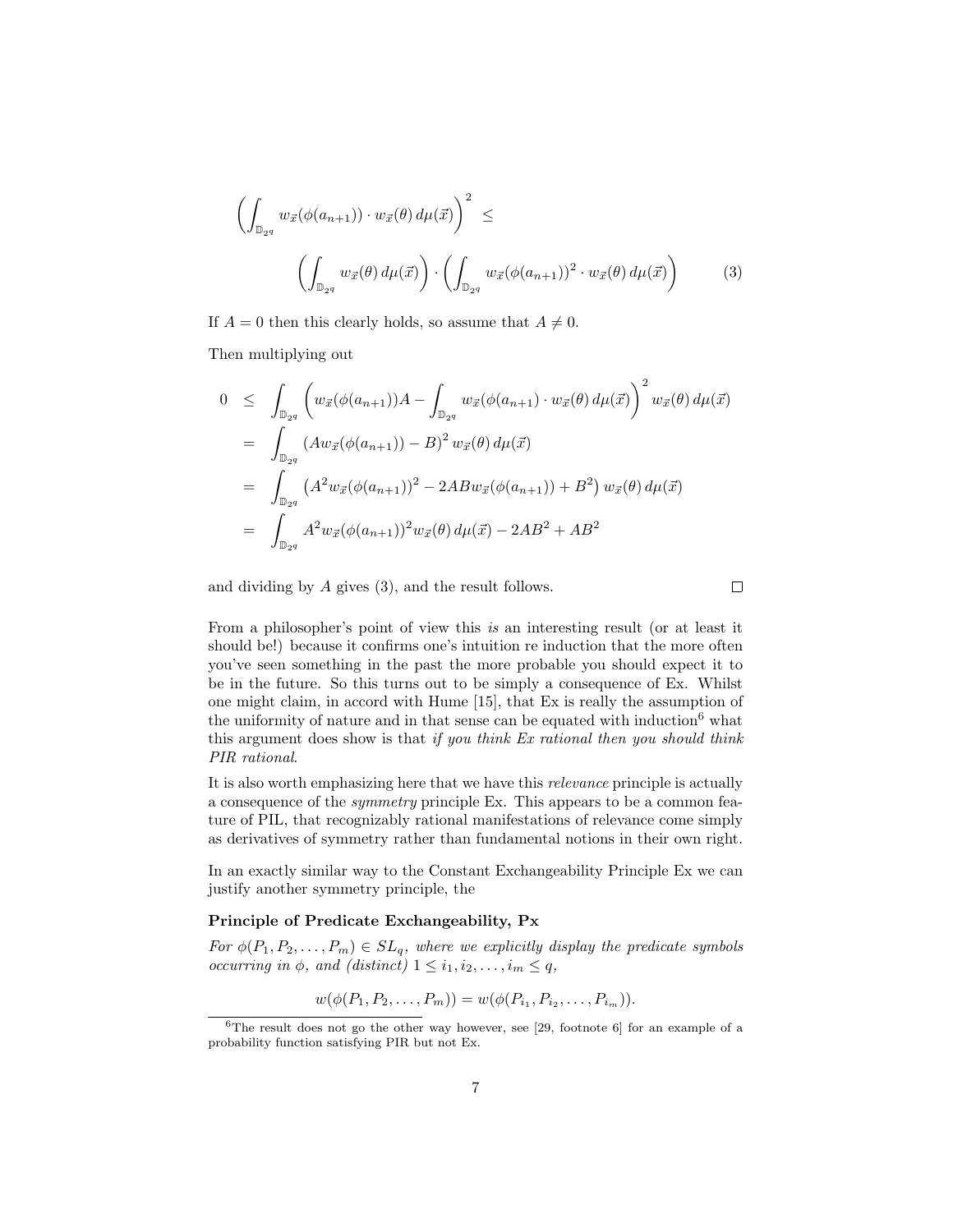Px differs from Ex in the sense that in  $L_q$  there are only finitely many predicates to permute whereas there are infinitely many constants. However this will in effect be remedied once we introduce our next rationality requirement.

Consider again our agent A inhabiting a structure for  $L_q$  and suppose that  $A$  *imagined* that the language also contained predicate symbols in addition to those in  $L_q$ . In that case would not A then wish to adopt a probability function for that larger language which satisfied the same principle that s/he would have considered rational for  $L_q$  alone? Surely yes!

But then can this wish of  $A$  actually be realized? The problem is that  $A$  might follow his/her rational principles and pick the probability functions w on  $L_q$ and  $w^+$  on the (imagined) extended language  $L^+$  and find that the restriction of  $w^+$  to SL, denoted  $w^+$  |  $SL_q$ , is not the same as w. In other words simply by imagining being rational in  $L^+$  the agent would have discredited w. Indeed looked at from this perspective w might seem a particularly bad choice if there was no extension at all of  $w$  to  $L^+$  which satisfied the agent's favored rational principles.

To make this more concrete suppose the agent felt  $Ex + Px$  was the (only) rational requirement that s/he was obliged to impose on his/her choice  $w$ . Then it might be that the agent made such a choice only to realize that there was no way to extend this probability function to a larger language and still maintain having  $Ex + Px$ .

In fact this can happen for some bad choices of  $w$ , but fortunately it needn't happen, there will be choices of probability function for which there are no such dead ends. These are the ones which satisfy:

# Unary Language Invariance, ULi

A probability function w satisfies Unary Language Invariance if there is a family of probability functions  $w^r$ , one on each language  $L_r$ , containing w (so  $w = w^q$ ) such that each member of this family satisfies Px and whenever  $p \leq r$  then  $w^r \upharpoonright SL_p = w^p.$ 

The  $w_{\vec{c}}$  do not satisfy ULi, or even Px, except for rather special choices<sup>7</sup> of  $\vec{c}$ . However many of the key (as far as PIL is concerned) mixtures of them do, for example Carnap's Continuum of Inductive Methods, see [1], and the Nix-Paris Continuum, see [23] or [26].

To simplify some later results it will be useful to introduce one more symmetry principle:

$$
c_i = \int_{[0,1]} y^j (1-y)^{q-j} d\mu(y)
$$

for some measure  $\mu$  on [0, 1], where j is the number of negations appearing in  $\alpha_i$ , see [18].

<sup>7</sup>For ULi the requirement is that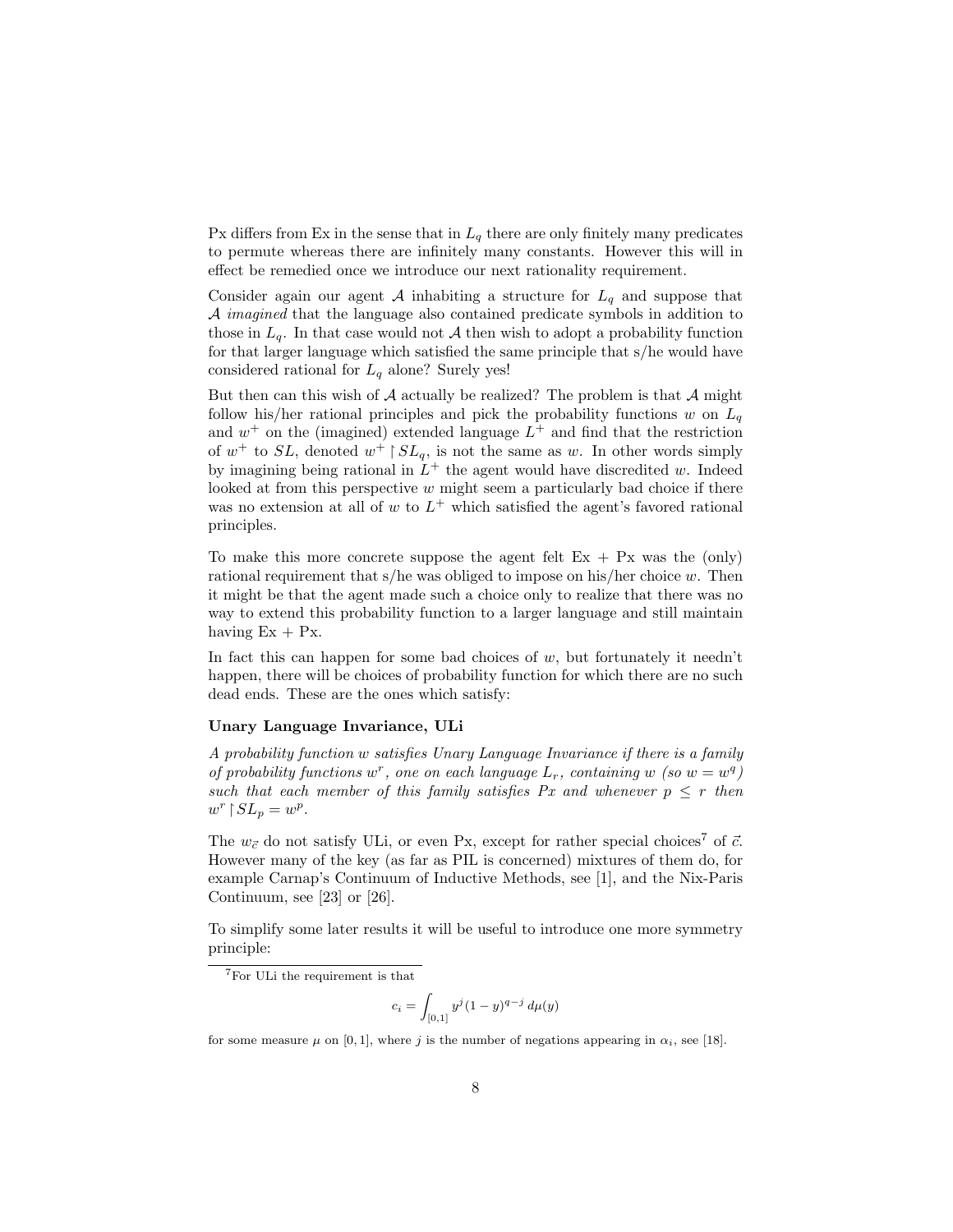# The Strong Negation Principle, SN

For  $\theta \in SL_a$ ,

 $w(\theta) = w(\theta')$ 

where  $\theta'$  is the result of replacing each occurrence of the relation symbol R in  $\theta$  $by \neg R$ .

SN is essentially what is being used when we argue for rationality of the heads/tails symmetry when we toss a coin, since not-heads is just tails. Viewed in this way then SN seems, like Ex and Px, evidently rational.

We now turn our attention to the main goal of this tutorial, reasoning by analogy, or more precisely the investigation of 'rational principles of analogical support'. Reasoning by analogy is often asserted to be the central method in many traditional Eastern Logics, in particular the Navya-Nyaya logic of India<sup>8</sup> and the Late Mohist logic of China. And clearly it is also extremely widely adopted 'on the street', much more common in fact than ever applying the rules of the Propositional or Predicate Calculi. For example if I know that my 10 year old nephew enjoyed a Christmas party in the local swimming pool I might recommend this possibility to a colleague who wishes to arrange a birthday party for her 9 year old daughter.

Because of its ubiquity attempting to formalize what is meant by 'analogical support', and in turn why it is rational or logical, has, over the years, received much attention from philosophers in the context of Inductive Logic, for example [3], [4], [5] [6], [17], [19], [20], [21], [22], [27], [28]. A common approach is to relate the analogical support that  $\alpha_i(a_1)$  gives to  $\alpha_j(a_2)$  to the *Hamming* distance  $|\alpha_i - \alpha_j|$  of the atom  $\alpha_i(x)$  from  $\alpha_j(x)$ , where for  $\alpha_i(x) = \bigwedge_{n=1}^q R_n^{\epsilon_n}(x)$ ,  $\alpha_j(x) = \bigwedge_{n=1}^q R_n^{\delta_n}(x),$ 

$$
|\alpha_i - \alpha_j| = \sum_{n=1}^q |\epsilon_n - \delta_n|,
$$

the number of conjuncts  $R_n$  on which the atoms differ. In other words the  $\pm R_n$ which  $\alpha_j$  has in common with  $\alpha_i$  provide support for  $\alpha_i$  and those which they do not have in common oppose  $\alpha_i$ . This idea leads to the

#### Principle of Analogical Support by Distance:

If  $\theta(a_1, a_2, \ldots, a_n) \in QFSL_q$  and

$$
|\alpha_i - \alpha_j| < |\alpha_i - \alpha_k|
$$

then

$$
w(\alpha_i(a_{n+2}) \mid \alpha_j(a_{n+1}) \wedge \theta(\vec{a})) \geq w(\alpha_i(a_{n+2}) \mid \alpha_k(a_{n+1}) \wedge \theta(\vec{a})).
$$

Unfortunately, as is shown in [11], even in the case of a language with just two predicates i.e.  $L_2$ , very few probability functions satisfy this principle together

<sup>8</sup>Which is precisely why I'm focusing on analogy in these tutorials!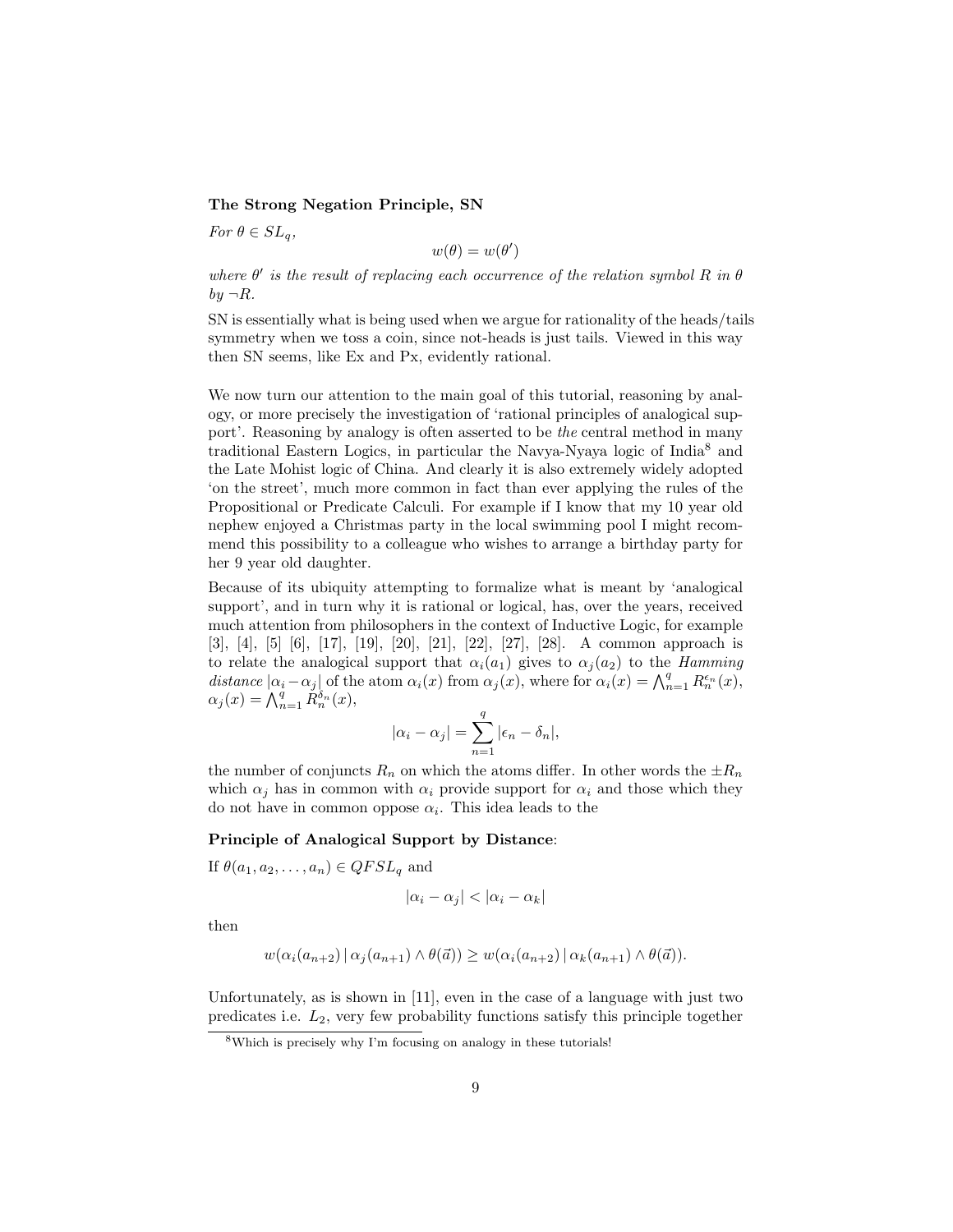with the Principle of Strong Negation<sup>9</sup> and our standing assumptions Ex and Px and seemingly those are not ones that have much of a claim to being rational. The choice becomes less still if we increase two predicates to three and indeed there are then none at all if we make the inequality in the conclusion of this principle strict. [See [10] for alternative, but no less disheartening, combinations of initial symmetry assumptions.] Some hope of salvation here does currently seem to exist if we restrict  $\theta \in QFSL_q$  here to being a state description, it is not clear that version is so hard to fulfill (see [11]), however this does seem a rather artificial restriction to place on  $\theta$  in the circumstances.

In his article in the Stanford Encyclopedia of Philosophy Paul Bartha suggests a Candidate Analogical Inference Rule based on the slogan 'probabilistic support for future similarities is an increasing function of known past similarities'

A natural attempt here is to take the 'similarity' to apply between constants:

# The General Analogy Principle, GAP

For 
$$
\vec{a} = \langle a_3, a_4, \dots, a_k \rangle
$$
 and  $\psi(a_1, \vec{a}), \phi(a_1, \vec{a}) \in SL$ ,  
\n
$$
w(\phi(a_2, \vec{a}) | \psi(a_1, \vec{a}) \wedge \psi(a_2, \vec{a}) \wedge \phi(a_1, \vec{a})) \geq w(\phi(a_2, \vec{a}) | \phi(a_1, \vec{a}))
$$

GAP then attempts to capture *analogical support by similarity of properties* 

**Theorem 5.** Let w be a probability function on L satisfying  $Px + SN$  (+ Ex). Then w satisfies GAP just if

$$
w = c_0^{L_q} = 2^{-q}(w_{\langle 1,0,0,\dots,0\rangle} + w_{\langle 0,1,0,\dots,0\rangle} + \dots w_{\langle 0,\dots,0,0,1\rangle}),
$$

equivalently,

$$
w(\forall x \alpha_i(x)) = 2^{-q} \quad \text{for } i = 1, 2, \dots, 2^q.
$$

A proof of this result may be found in [13].

In summary then it appears that these previous two ways of measuring analogical support miss the target. There is however another approach which is both more general (since it applies also to polyadic rather than just unary languages) and more closely captures our intuitions about what constitutes an analogy:

#### The Counterpart Principle, CP

For any  $\theta \in SL_q$ , if  $\theta' \in SL_q$  is obtained by replacing some of the predicate and constant symbols appearing in  $\theta$  by (distinct) new ones not occurring in  $\theta$  and  $\psi \in SL_q$  only mentions constant and predicate symbols common to both  $\theta$  and  $\theta'$  then

$$
w(\theta | \theta' \wedge \psi) \ge w(\theta | \psi).
$$
 (4)

 $9$ Where we require w to be fixed when we replace a relation symbol throughout a sentence by its negation.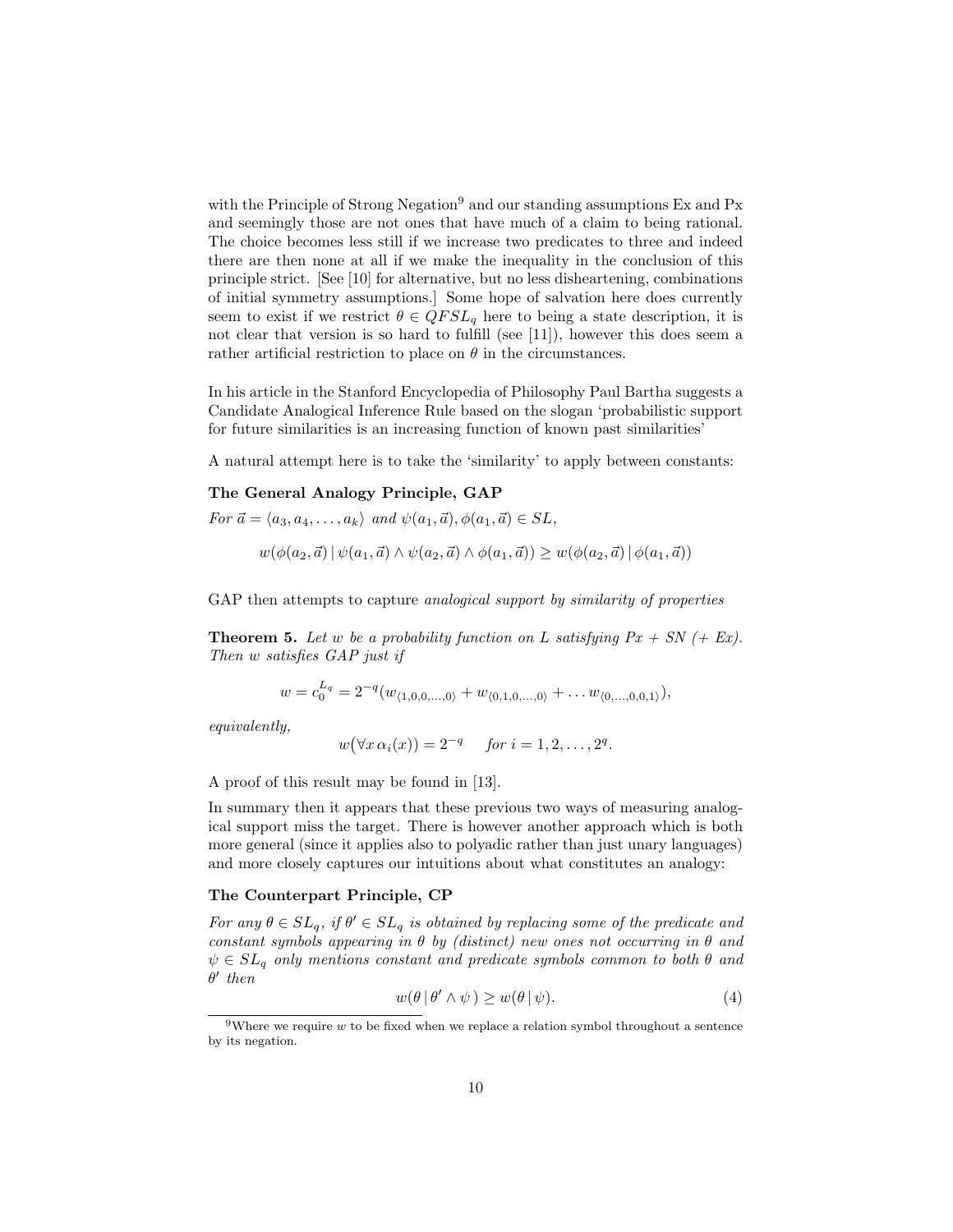The Counterpart Principle focuses on an alternative interpretation of analogy, analogy by structural similarity, the structural similarity of  $\theta'$  to  $\theta$ . We would claim that this is just the similarity that we appreciate in the birthday party example (and countless other examples of analogical reasoning, in particular those we are aware of in Navya-Nyaya Logic) and which in turn is the basis for the support it provides. The following result, see [12], [26] shows how widely CP is satisfied:

**Theorem 6.** Let the probability function w on  $L_q$  satisfy ULi. Then w satisfies the Counterpart Principle, CP.

*Proof.* Clearly we may assume that  $w(\psi) > 0$ , otherwise the required conclusion is trivial. Since  $w$  satisfies ULi let the corresponding family of probability functions consist of  $w^r$  on  $L_r$  for  $r \in \mathbb{N}^+$ . Then

$$
w_{\infty} = \bigcup_{r=1}^{\infty} w_r
$$

is a probability function on the infinite (unary) language  $L_{\infty} = \{R_1, R_2, R_3, \ldots\}$ extending w and satisfying Ex and Px. Let  $\theta$ ,  $\theta'$ ,  $\psi$  be as in the statement of CP. Since we are assuming Ex and Px we may assume that all the constant and predicate symbols appearing in  $\theta$  which are common  $\theta'$  are amongst  $a_1, a_2, \ldots, a_k$ ,  $R_1, R_2, \ldots, R_g$ , and that the replacements are  $a_{n+i} \mapsto a_{n+i+k}$  for  $i = 1, \ldots, k$ and  $R_{g+j} \mapsto R_{g+j+t}$  for  $j = 1, ..., t$ . So suppressing these common constant and predicate symbols we can write

$$
\theta = \theta(a_{n+1}, a_{n+2}, \dots, a_{n+k}, R_{g+1}, R_{g+2}, \dots, R_{g+t}),
$$
  

$$
\theta' = \theta(a_{n+k+1}, a_{n+k+2}, \dots, a_{n+2k}, R_{g+t+1}, R_{g+t+2}, \dots, R_{g+2t}).
$$

With this in place let

 $\theta_{i+1} = \theta(a_{n+ik+1}, a_{n+ik+2}, \ldots, a_{n+(i+1)k}, R_{q+it+1}, R_{q+it+2}, \ldots, R_{q+(i+1)t}) \in SL_{\infty}$ so  $\theta_1 = \theta$ ,  $\theta_2 = \theta'$ . Now define  $\tau : QFSL_1 \to SL_{\infty}$  by

$$
\tau(R_1(a_i)) = \theta_i, \quad \tau(\neg \phi) = \neg \tau(\phi), \quad \tau(\phi \land \eta) = \tau(\phi) \land \tau(\eta), \quad \text{etc.}
$$

for  $\phi, \eta \in QFSL_1$ .

Let  $v: QFSL_1 \rightarrow [0, 1]$  be defined by

$$
v(\phi) = w_{\infty}(\tau(\phi) \,|\, \psi).
$$

Then since  $w_{\infty}$  satisfies (P1-2) (on  $SL_{\infty}$ ) so does v (on  $QFSL_1$ ). Also since  $w_{\infty}$ satisfies Ex + Px, for  $\phi \in QFSL_1$ , permuting the  $\theta_i$  in  $w(\tau(\phi) | \psi)$  will leave this value unchanged so permuting the  $a_i$  in  $\phi$  will leave  $v(\phi)$  unchanged. i.e. v satisfies Ex.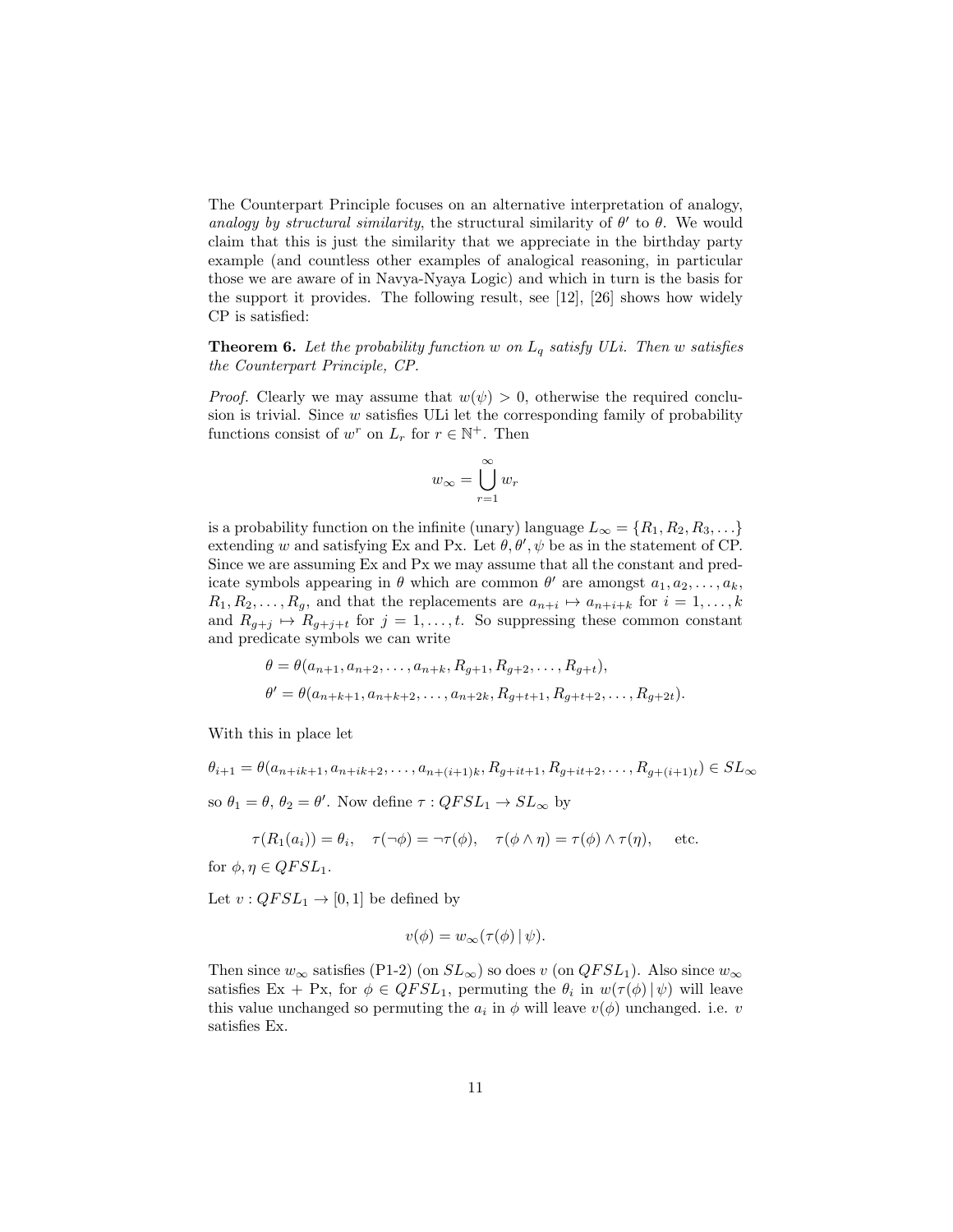By Gaifman's Theorem  $v$  has an extension to a probability function on  $L_1$  and it is easy to check that it still satisfies Ex. Hence it also satisfies PIR by Theorem 4. In particular then

$$
v(R_1(a_1) | R_1(a_2)) \ge v(R_1(a_1)).
$$

But since  $\tau(R_1(a_1)) = \theta$ ,  $\tau(R_1(a_2)) = \theta'$  this amounts to

$$
w_{\infty}(\theta \,|\, \theta' \wedge \psi) \geq w_{\infty}(\theta \,|\, \psi)
$$

and hence gives the Counterpart Principle for w since  $w_{\infty}$  agrees with w on  $SL_a$ .

This theorem then provides a rational justification for analogical support by structural similarity. Given this one might then expect that the more constants and predicates  $\theta$  and  $\theta'$  have in common the greater this support. That indeed turns out to be the case, the following result is sketched in [26, p173]:

**Theorem 7.** Let the probability function w on  $L_q$  satisfy ULi and let

$$
\theta = \theta(\vec{a_1}, \vec{a_2}, \vec{a_3}, \vec{R_1}, \vec{R_2}, \vec{R_3})
$$
  

$$
\theta' = \theta(\vec{a_1}, \vec{a_2}, \vec{a_4}, \vec{R_1}, \vec{R_2}, \vec{R_4})
$$
  

$$
\theta'' = \theta(\vec{a_1}, \vec{a_5}, \vec{a_6}, \vec{R_1}, \vec{R_5}, \vec{R_6})
$$

and  $\psi = \psi(\vec{a_1}, \vec{R_1})$  where the  $\vec{a_i}, \vec{R_j}$  are all disjoint. Then

$$
w(\theta | \theta' \wedge \psi) \geq w(\theta | \theta'' \wedge \psi).
$$

Interestingly the proof of this perhaps rather unsurprising theorem seems to require results from *Polyadic Inductive Logic*, that is where we allow not just unary predicate symbols in our language but also relation symbols of all arities. What is more Theorems 6 and 7 continue to hold in polyadic inductive logic provided we enhance ULi to the obvious polyadic version Li.

It seems interesting to note that, as exemplified by the two versions of 'analogy' treated here, that to date the analogy principles which have been investigated are either consequences of existing well accepted symmetry principles (as was the case with the counterpart Principle and Ex) or else only hold for some very few probability functions which hardly justify being termed rational, see for example [11], [13]. At this stage then it seems, in view of our earlier remarks, that the notions of relevance and analogy (if indeed these are not already essentially the same thing) are simply derivatives of symmetry and irrelevance and that these two are the basic 'building blocks' of rationality in this context.

Theorems 6 and 7 seem to be the tip of an iceberg, which we (Alena Vencovská) currently plan to investigate. For example, assuming ULi throughout, in which

 $\Box$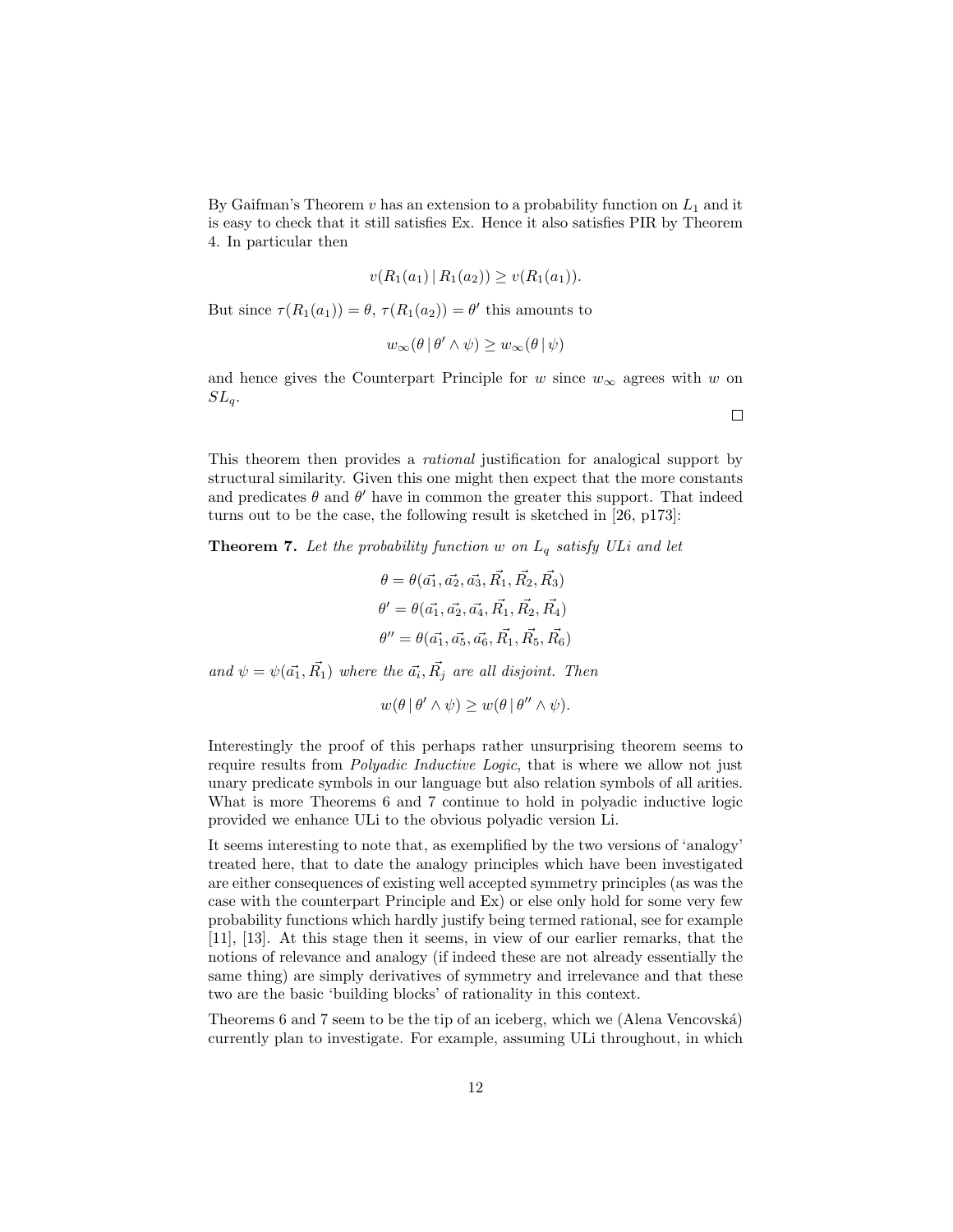cases do we have strict inequality in the Counterpart Principle? This clearly cannot hold if  $\theta$  is a contradiction or a tautology and there are other examples too of 'constant' sentences  $\theta$  which always give equality in the Counterpart Principle for any probability function satisfying  $Ex + Px$ . We have a complete characterization of such 'constant sentences' but what we do not yet have is a complete characterization of the probability functions which give a strict inequality in the Counterpart Principle for all but these constant sentences. [For more details see [12].]

A second issue is the combined effect of multiple analogies, or for example replacing  $\theta'$  by some  $\phi'$  where  $\phi \models \theta$ . Indeed it seems possible that there is a 'logic of analogous reasoning' to be unearthed here.

# References

- [1] Carnap, R., The Continuum of Inductive Methods, University of Chicago Press, 1952.
- [2] Carnap, R. & Jeffrey, R.C. eds., Studies in inductive logic and probability, Volume I, University of California Press, 1971.
- [3] Carnap, R., A basic system of inductive logic, in Studies in Inductive Logic and Probability, Volume II, ed. R. C. Jeffrey, University of California Press, 1980, pp7-155.
- [4] Carnap, R., The Aim of Inductive Logic, in Logic, Methodology and Philosophy of Science, Eds. E.Nagel, P.Suppes & A.Tarski, Stanford University Press, Stanford, California, 1962, pp303-318.
- [5] Carnap, R. & Stegmüller, W., Induktive Logik und Wahrscheinlichkeit, Springer Verlag, Wien, 1959.
- [6] Festa, R., Analogy and Exchangeability in Predictive Inferences, Erkenntnis, 1996, 45:229-252.
- [7] de Finetti, B., Theory of Probability, Volume 1, Wiley, New York, 1974.
- [8] Gaifman, H., Concerning measures on first order calculi, Israel Journal of Mathematics, 1964, 2:1-18.
- [9] Gaifman, H., Applications of de Finetti's Theorem to Inductive Logic, in Studies in Inductive Logic and Probability, Volume I, eds. R.Carnap & R.C.Jeffrey, University of California Press, Berkeley and Los Angeles, 1971, pp235-251.
- [10] Hill, A., Reasoning by Analogy in Inductive Logic, Doctorial Thesis, Manchester, UK, July 2013. Available at http://www.maths.manchester.ac.uk/ jeff/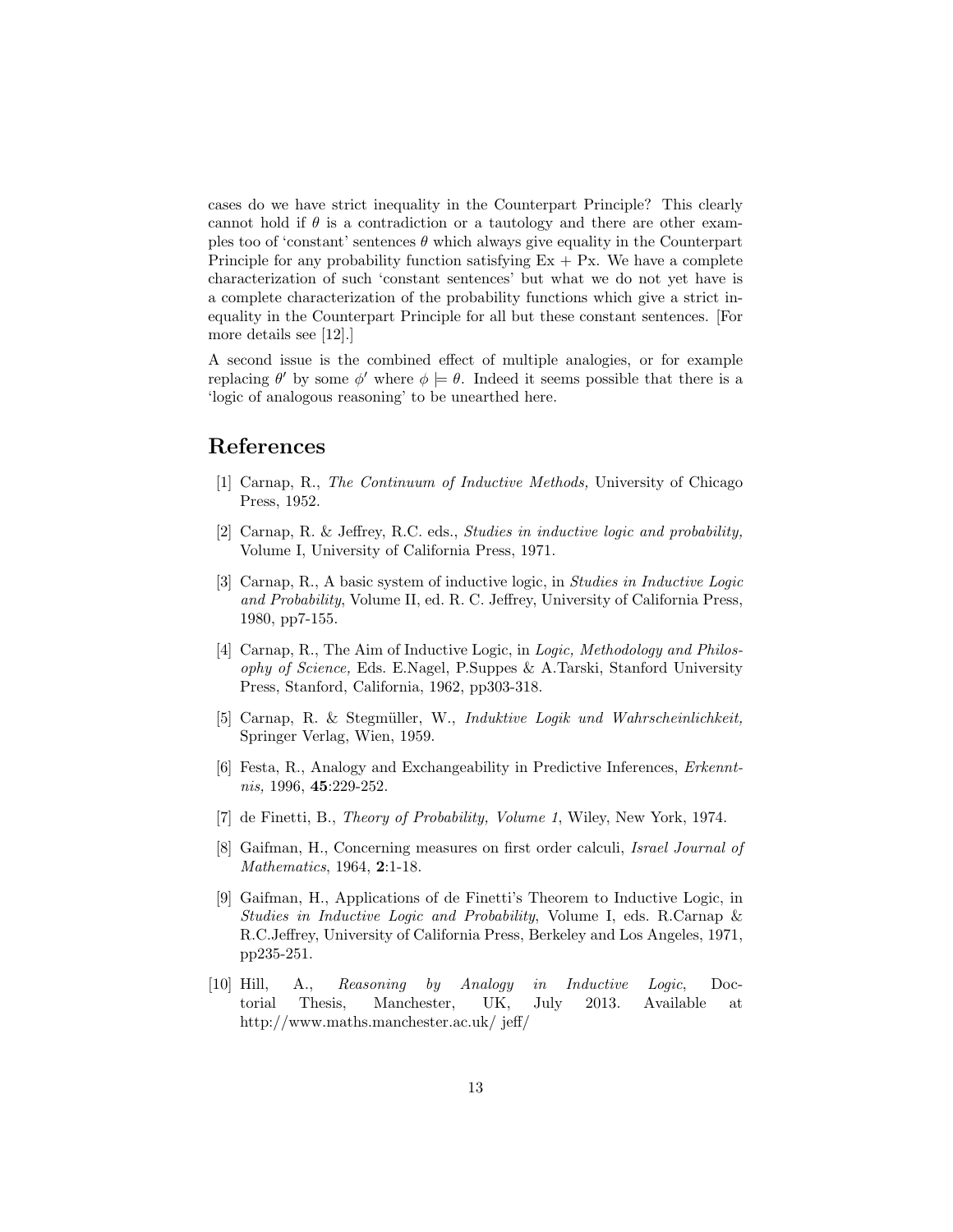- [11] Hill, A. & Paris, J.B., An Analogy Principle in Inductive Logic, Annals of Pure and Applied Logic, 164, 2013, pp 1293-1321.
- [12] Hill, A. & Paris, J.B., The Counterpart Principle of Analogical Support by Structural Similarity, to appear in Erkenntnis.
- [13] Howarth, E., Paris, J.B. & Vencovská, A., An examination of the SEP Candidate Analogical Inference Rule within Pure Inductive Logic, to be submitted to the *Journal of Applied Logic*.
- [14] Humburg, J.: The principle of instantial relevance, in Studies in Inductive Logic and Probability (Volume I), Eds. R.Carnap & R.C.Jeffrey, University of California Press, Berkeley and Los Angeles, 1971.
- [15] Hume,D. An Enquiry Concerning Human Understanding, 1748.
- [16] Johnson, W.E., Probability: The deductive and inductive problems, Mind, 41:409-423, 1932.
- [17] Kuipers, T.A.F., Two types of Inductive Analogy by Similarity, Erkenntnis, 1984, 21:63-87.
- [18] Kließ, M.S. & Paris, J.B., Predicate Exchangeability and Language Invariance in Pure Inductive Logic, submitted to Logique et Analyse.
- [19] Maher, P., Probabilities for multiple properties: The models of Hesse, Carnap and Kemeny, Erkenntnis, 2001, 55:183-216.
- [20] Maher, P., A Conception of Inductive Logic, Philosophy of Science, 2006, 73:513-520.
- [21] di Maio, M.C., Predictive Probability and Analogy by Similarity, Erkennt $nis, 1995, 43(3):369-394.$
- [22] Niiniluoto, I., Analogy and Inductive Logic, Erkenntnis, 1981, 16:1-34.
- [23] Nix, C.J. & Paris, J.B., A Continuum of Inductive Methods arising from a Generalized Principle of Instantial Relevance, Journal of Philosophical Logic, 2006, **35**(1):83-115.
- [24] Paris, J.B., Guangzhou Winter School Notes on Pure Inductive Logic 2010. See http://www.maths.manchester.ac.uk/~jeff/
- [25] Paris, J.B. & Vencovsk´a, A., A Note on the Inevitability of Maximum Entropy, International Journal of Approximate Reasoning, (1990) pp.183- 224, Vol.4, No.3.
- [26] Paris, J.B. & Vencovská, A., *Pure Inductive Logic*. To appear in the Association of Symbolic Logic series Perspectives in Logic, Ed. M.Rathjen, Cambridge University Press, 2014.